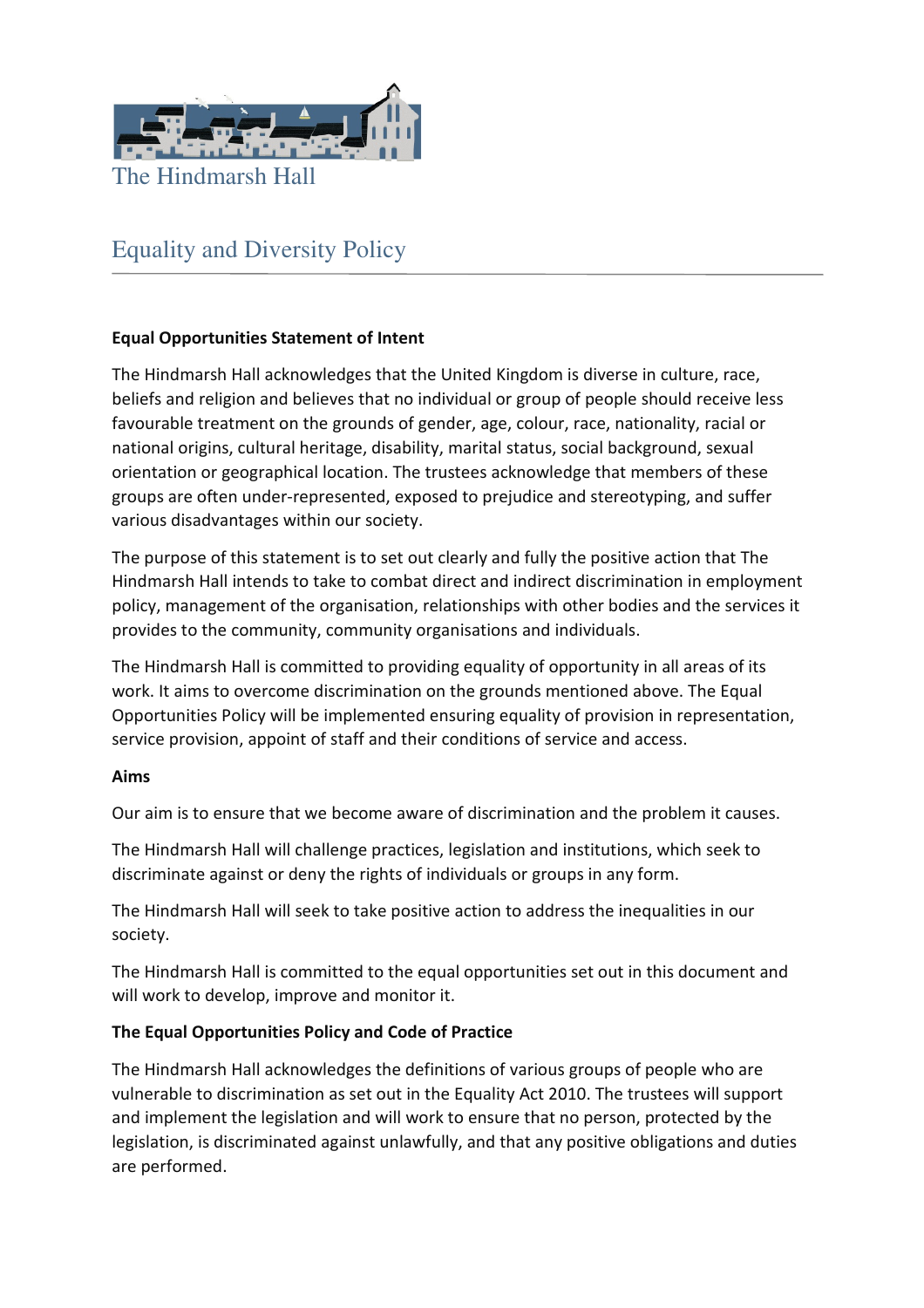The trustees give the following specific commitments:

The Hindmarsh Hall will:

\* Where reasonably practical widen accessibility by removing barriers which make it difficult for people with disabilities to use the Hall.

\* Provide facilities for people with disabilities to enable them to participate in activities

\* Ensure that the design of publicity and information take account of the needs of people with disabilities

\* Deal with any complaints of discrimination promptly, impartially, thoroughly and confidentially

- \* Ensure all staff, hirers and trustees are aware of the Hall's policy on equality
- \* Ensure that the equal opportunities policy is monitored and reviewed annually
- \* Challenge racism in any form and encourage users to do the same

\* Challenge sexist policies, practices and attitudes and encourage users to do the same

\* Endorse the right of each individual to his or her own religious belief or the absence of a belief

\* Encourage people from underrepresented groups to attend and participate in the activities of the Hall

# **The Code of Conduct**

1. People will be treated with dignity and respect regardless of the group to which they belong

2. People's feelings and views will be valued and respected. Language or humour that people find offensive will not be used or tolerated e.g. racist jokes or derogatory terminology

3. No-one will be harassed, abused or intimidated on the grounds that they belong to a vulnerable group. Incidents of harassment will be taken seriously and the committee will undertake investigations of any complaints quickly, impartially, thoroughly and confidentially.

### **Equality and Diversity lead**: Maureen Bickerdike

Hindmarsh Hall Trustees

Created February 2022

Review: February 2023